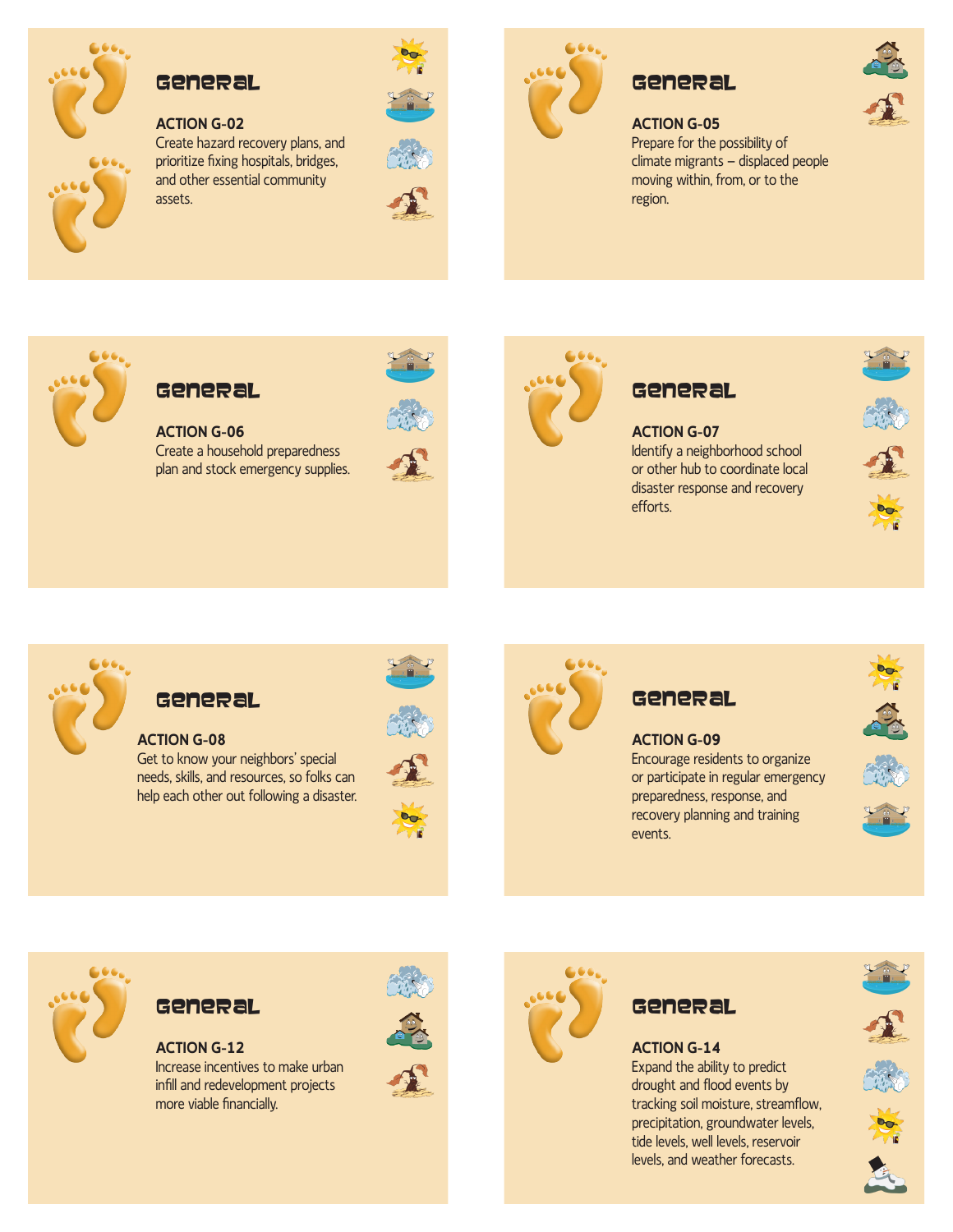













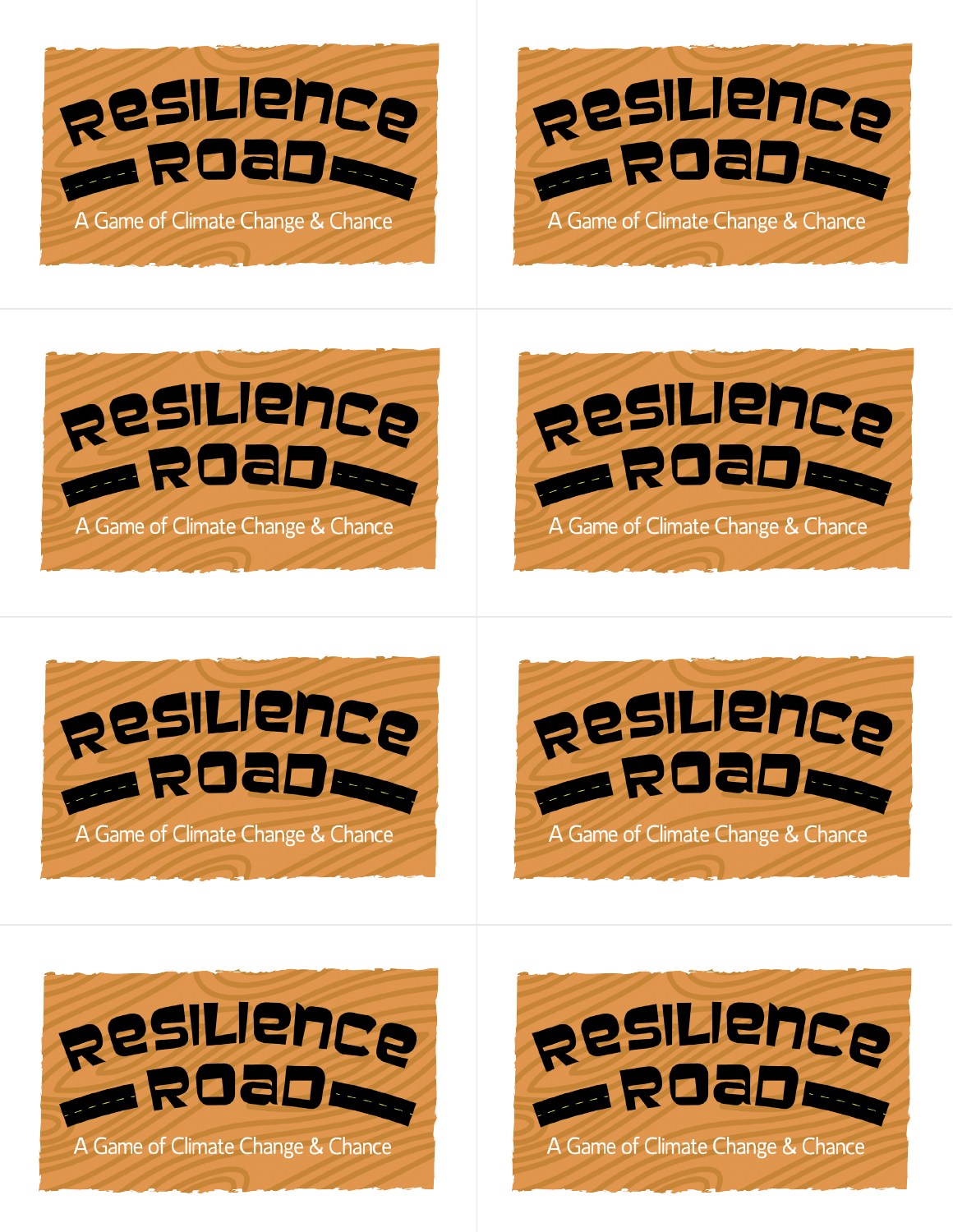

## GENERAL

#### **ACTION G-15**

Create a website that discusses climate impacts on community health and welfare.





# GENERAL

#### **ACTION G-18**

Limit access to parks, lakes, and other outdoor recreation areas when natural hazards (algal blooms, wildfires, floods, etc.) pose risks to public safety.





## Flood & Erosion

**ACTION F-01** Evaluate and secure sustained funding to restore and protect riparian vegetation along shorelines.





## Flood & Erosion



#### **ACTION F-09**

For sites where elevating or relocating a building is not a viable option in response to flood risks, acquire the property, use the land for appropriate uses (flood storage or agriculture, for example), and help residents resettle in the community.



# Flood & Erosion

**ACTION F-11** Protect important historical or cultural sites that are at risk of coastal or inland flooding, erosion, and wildfires.





## Flood & Erosion

# **ACTION F-15**

Minimize development, disturbance, and vegetation removal on or near steep slopes adjacent to waterbodies.



#### WILDFIRE & Extreme Heat

**ACTION W-01** Create and maintain a map of the region's high-risk wildland urban interface communities and locations of wildfires.



### Wildfire & Extreme Heat

**ACTION W-04** Plant drought- and pest-resistant trees, shrubs, and grasses in parks, landscaping strips, and other urban areas.

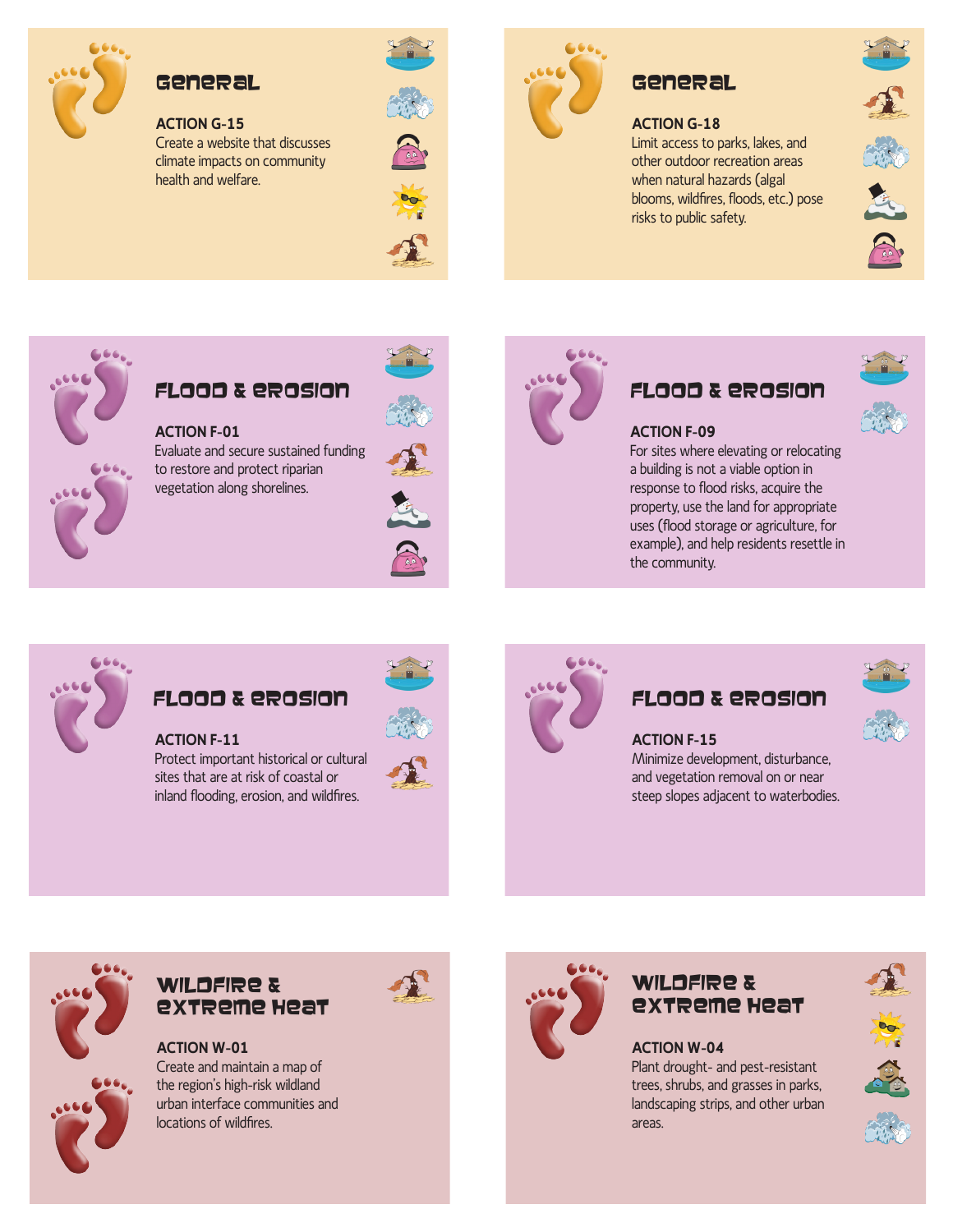













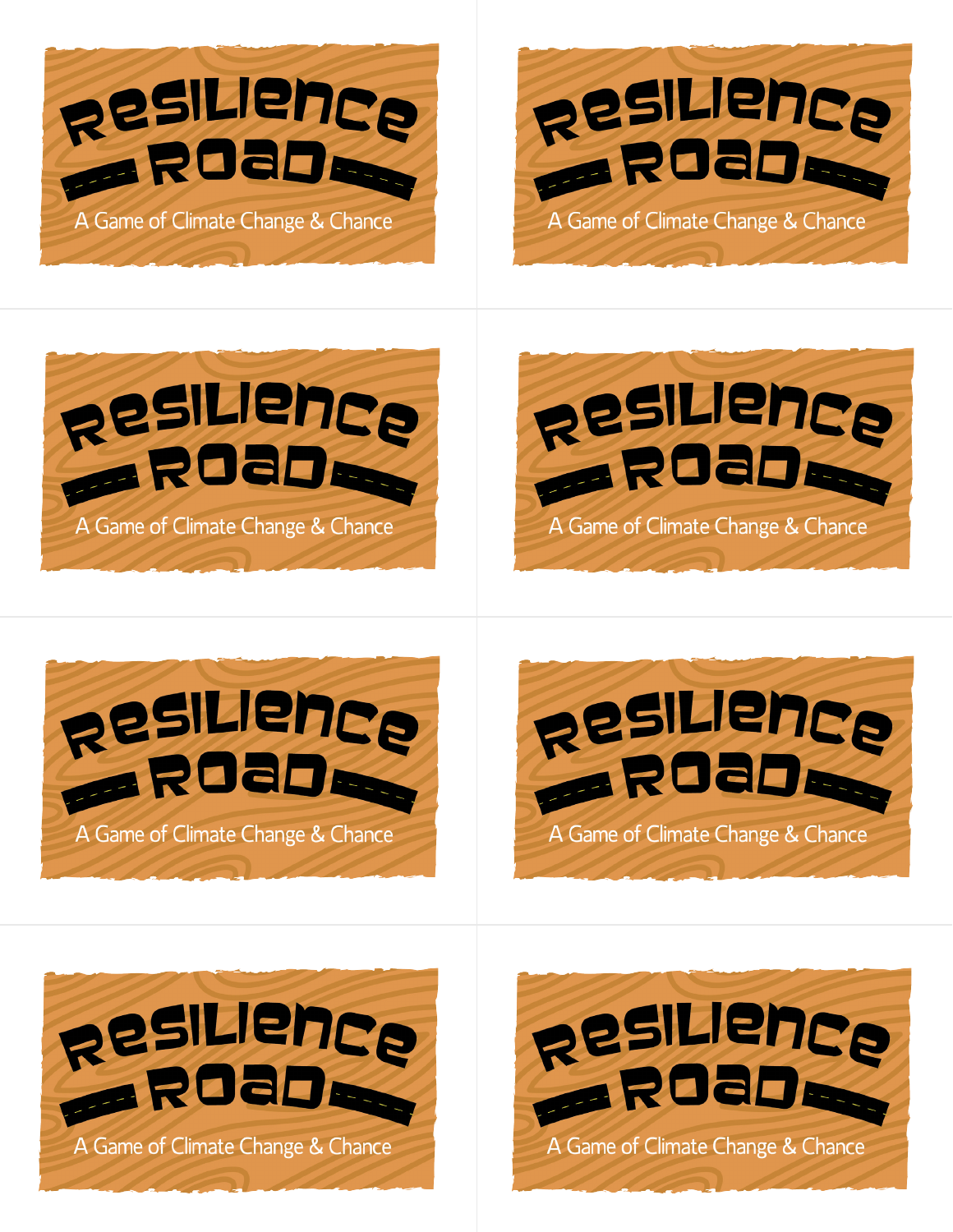

#### Drought & Water Quality

**ACTION D-02** Evaluate and secure sustained funding to support long-term monitoring of ground and surface water quality and quantity.





# Drought & Water Quality

# **ACTION D-03**

Increase reuse of reclaimed water for irrigating plants, supplementing low streamflow, and other purposes.



### Drought & Water Quality

**ACTION D-05** Increase the number of water rights that are transferred to a trust, temporarily or permanently.



#### Drought & Water Quality

**ACTION D-09** Incentivize new commercial construction to include on-site rainwater harvesting facilities.







#### Drought & Water Quality

**ACTION D-13** Expand septic system operation and maintenance education and outreach programs.





## Drought & Water Quality

**ACTION D-14** Reduce zoning density for parcels (i.e., "downzone") and lower limits for impervious surfaces near streams and lakes with nutrientloading problems.











#### Drought & Water Quality

**ACTION D-16** Incentivize water metering for all wells.



## WILDFIRE & Extreme Heat

**ACTION W-11** Expand the region's urban tree canopy, and manage forests responsibly.

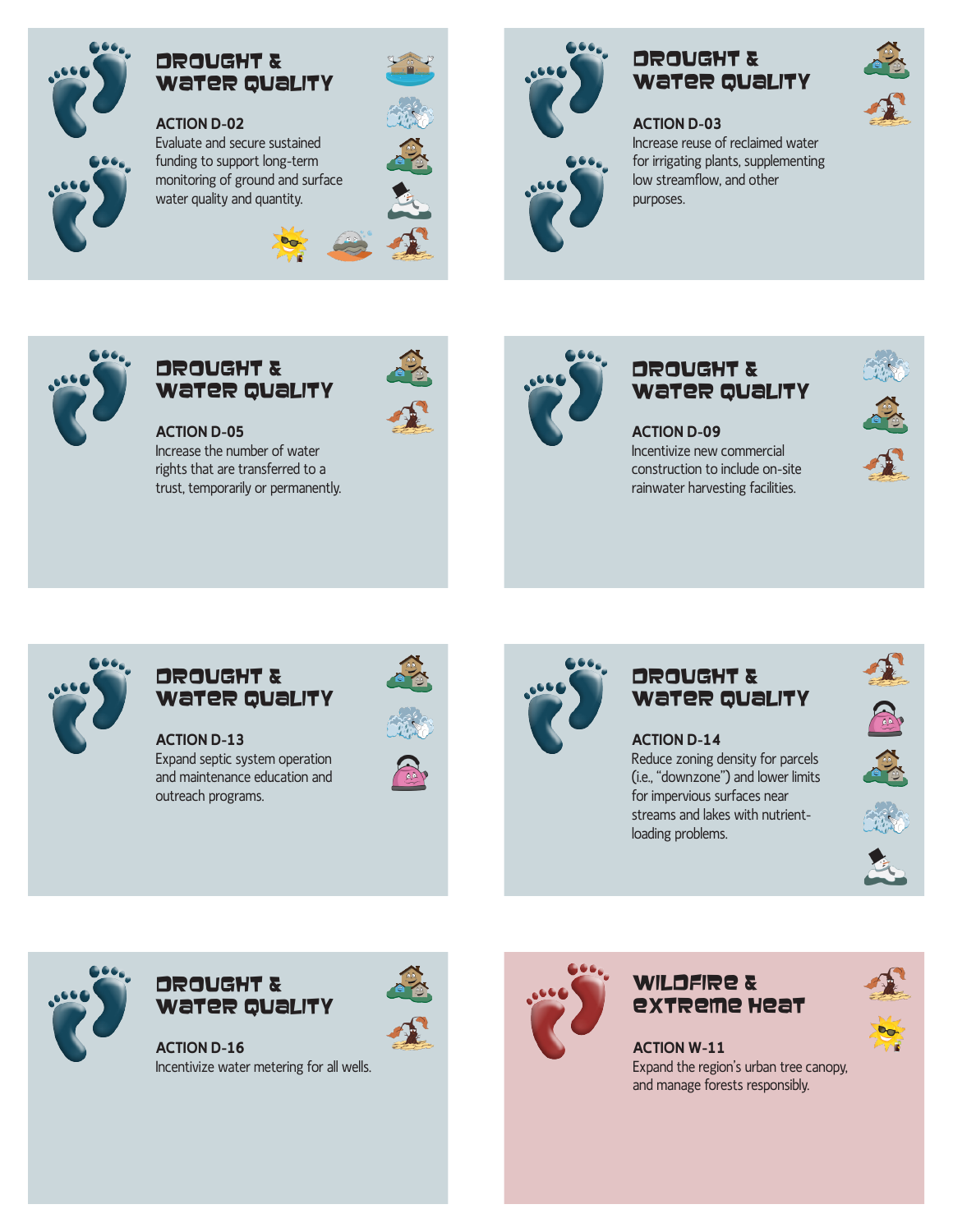













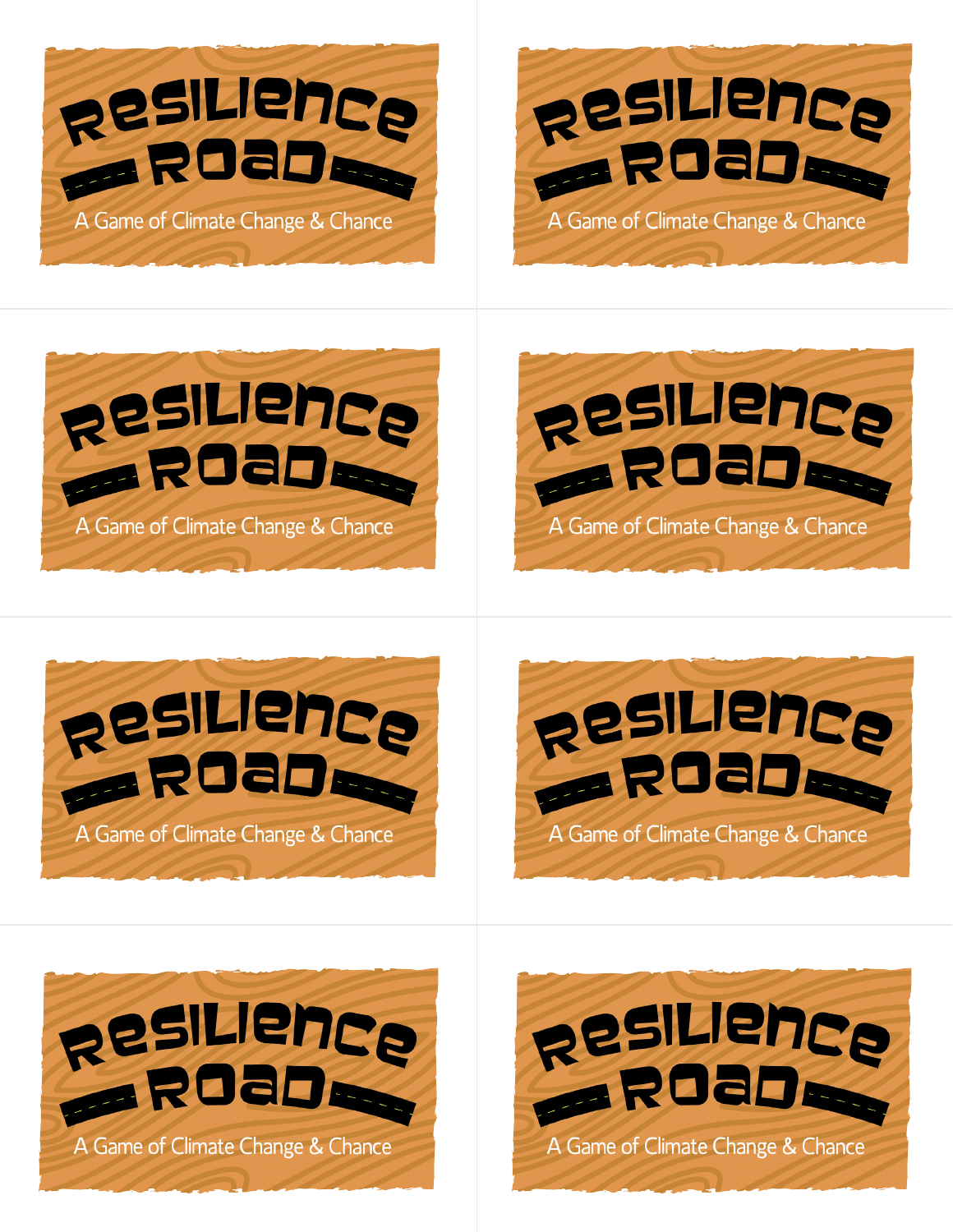

## Plants & Animals

#### **ACTION P-01**

Increase funding, education, and incentives for private landowners to manage lands in ways that enhance ecological and economic resilience (protecting and restoring forests, prairies, and shoreline/riparian areas, etc.).





# Plants & Animals

#### **ACTION P-02**

Use best-management practices, such as installing large woody debris in rivers, to improve water temperature, streamflow, and channel conditions.





### Plants & Animals

**ACTION P-03** Create/Update basin plans that integrate climate impacts, and include goals and targets for protecting natural resources and habitat.





#### Plants & Animals

**ACTION P-04**

Implement monitoring practices that provide early detection of invasive species on land and in water, and expand biological control and manual removal of such plants and insects.





#### Plants & Animals

**ACTION P-06** Expand efforts to monitor the cause and extent of changes in native and

invasive plant distribution.





# Plants & Animals

**ACTION P-08** Increase urban agriculture and biointensive farming methods to maximize crop yields and ecosystem services.





## Plants & Animals

**ACTION P-09** Protect and enhance marine vegetation, such as eelgrass, so as to help clean water, store carbon, and improve fish habitat and survival.





## Plants & Animals

### **ACTION P-10**

Educate waterfront property owners about the benefits of voluntary oyster seeding and other shellfish production, and encourage such practices.



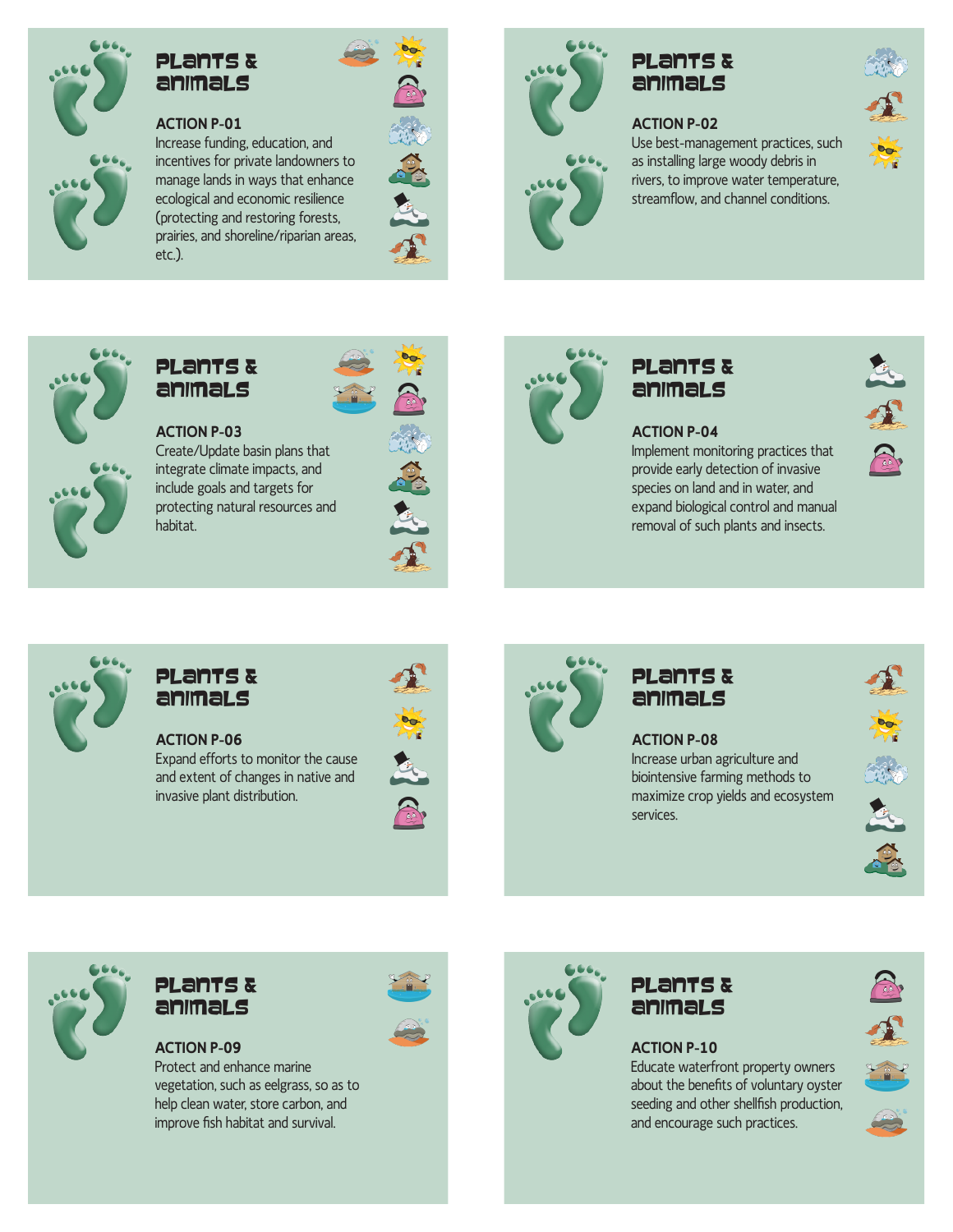













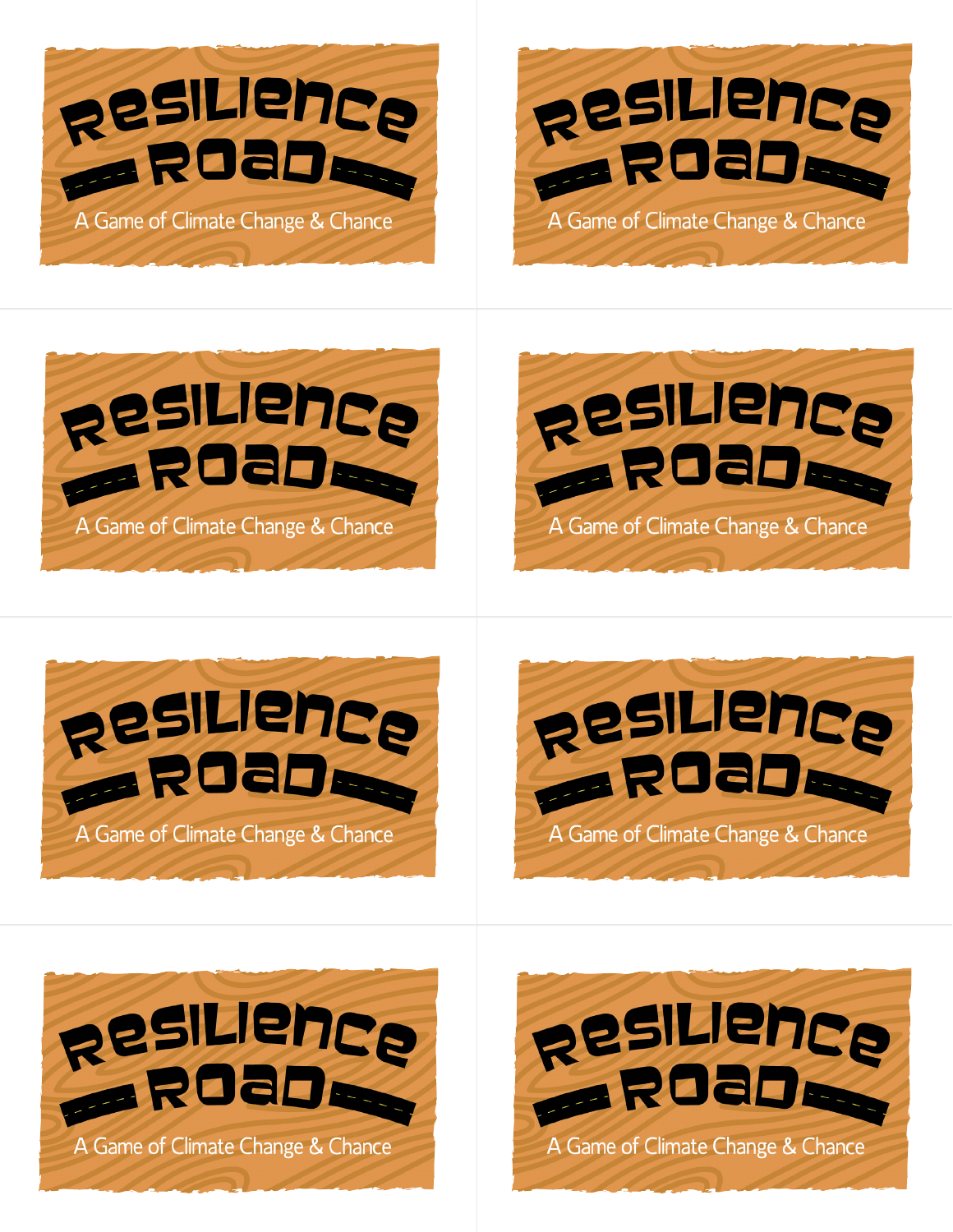

## Plants & Animals

#### **ACTION P-11**

Support Voluntary Stewardship Program (VSP) implementation to encourage conservation of agricultural lands and critical areas (e.g., riparian stream buffers) that provide ecosystem services.



# Plants & Animals

#### **ACTION P-12**

Grow woody perennial crops (fruit trees, for example) that help conserve water, store carbon, and provide other ecosystem services.





#### Transportation & Energy

**ACTION T-01**

Expand and retrofit the region's energy distribution, monitoring, and storage infrastructure to support more on-site renewable energy generation.





#### Transportation & Energy



#### **ACTION T-04**

Elevate, reinforce or relocate important electrical equipment that is within critical areas at risk of flooding and/or landslides.

#### Transportation & Energy



#### **ACTION T-05**

Map transportation infrastructure that is vulnerable to repeated floods and/or landslides, and designate alternative travel routes for critical transportation corridors when roads must be closed because of natural hazards.



### Transportation & Energy



**ACTION T-06** Relocate or retrofit low-lying roads vulnerable to coastal or inland flooding.

#### Transportation & Energy



Establish energy goals/benchmarks for new buildings, and adopt permitting practices and building code design

guidelines that support clean and efficient energy (passive design, rooftop solar panels, electric vehicle charging stations etc.).



## Transportation & Energy



#### **ACTION T-13**

Increase resources to monitor air quality, and enforce regulations to reduce the health risks of air pollution (surface ozone and particulate matter, for example) exacerbated by warmer temperatures and automobile emissions.

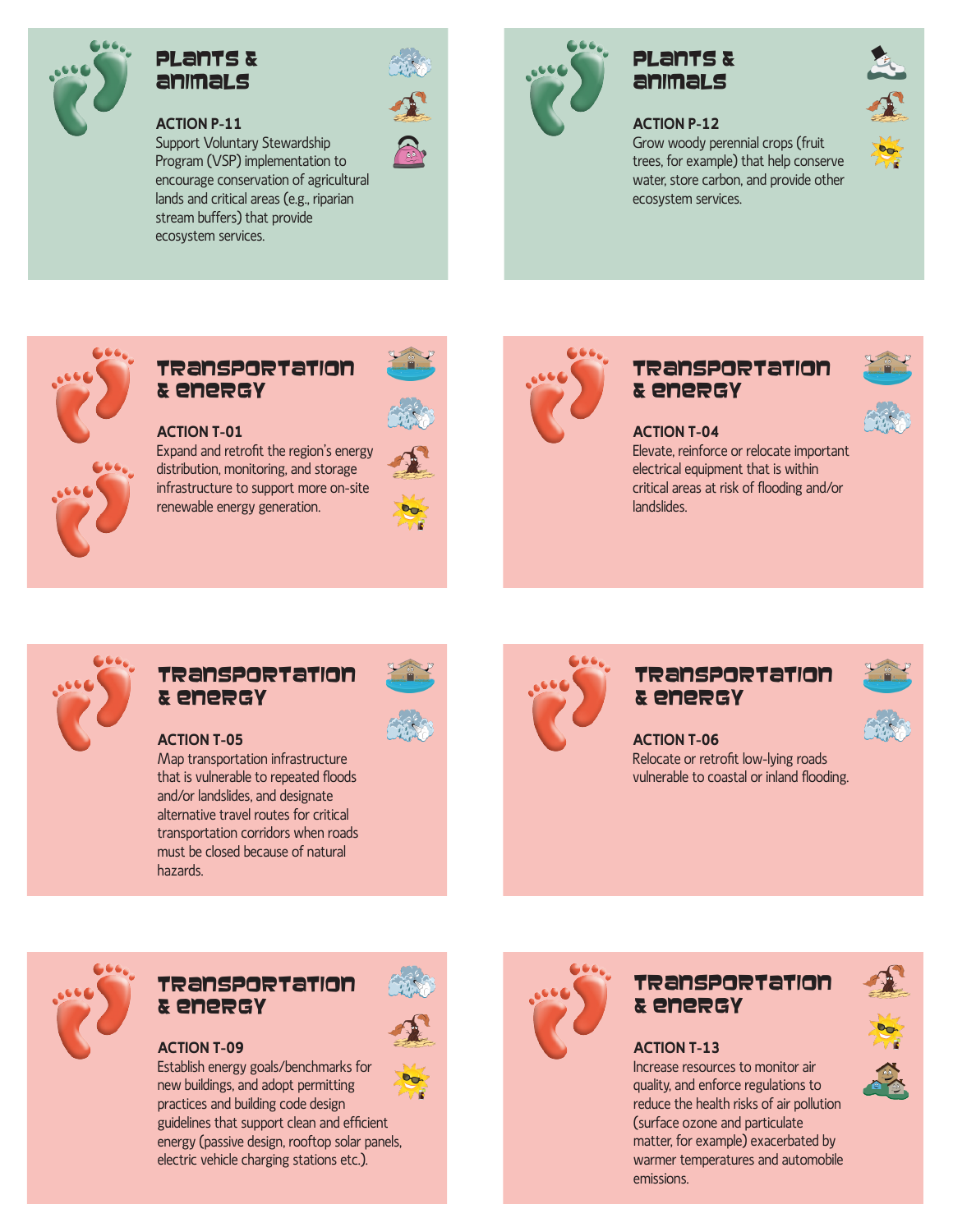













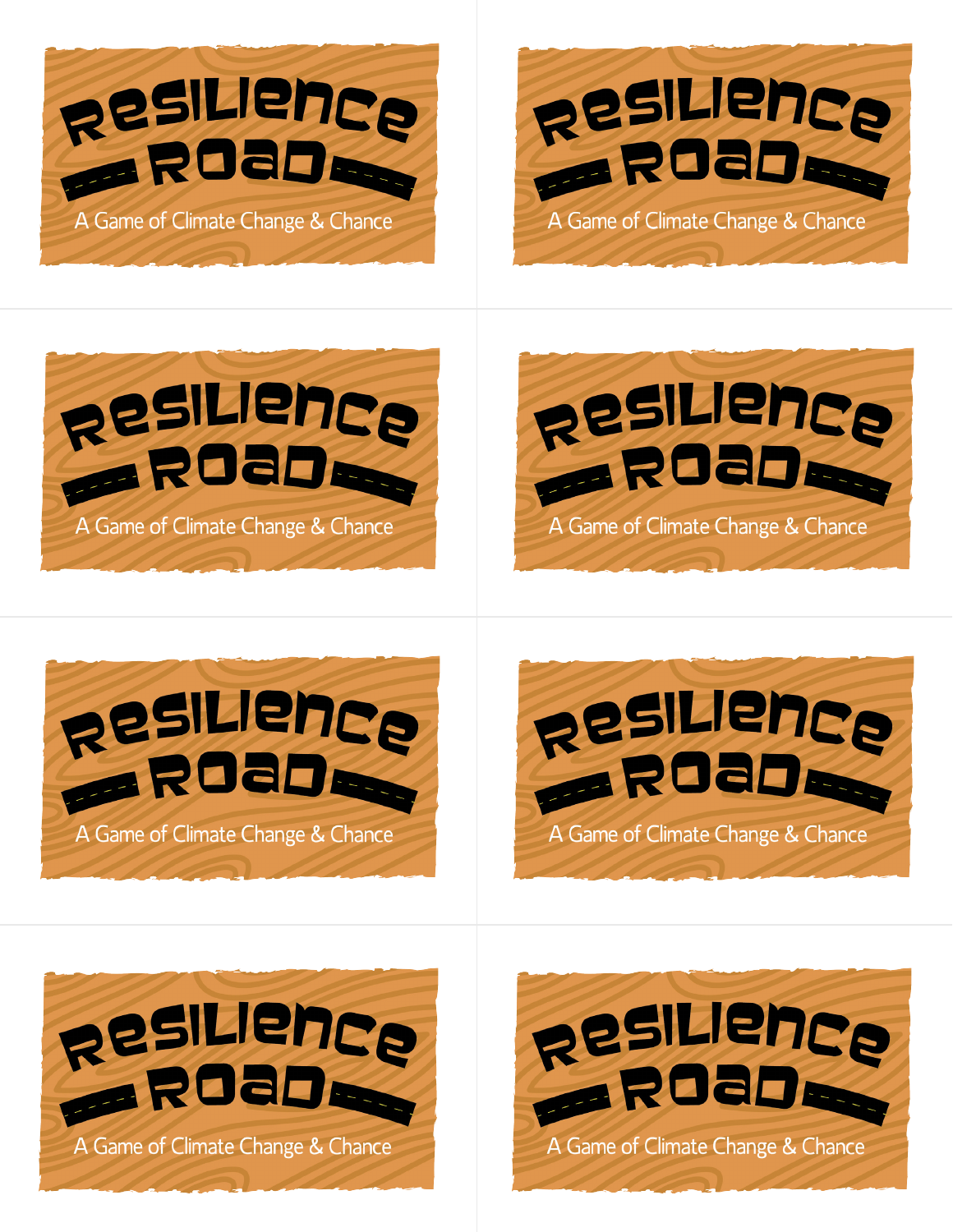

### Stressor Setback

Warmer Summer

You've been slowed by Warmer Summer — the Puget Sound region's warm months (April-September) being warmer than they have been historically. Stay put until you can play an action card (or wild card) that addresses this stressor.



## Stressor Setback

Ocean Acidification

You've been slowed by Ocean Acidification — Puget Sound's seawater becoming more acidic and corrosive due to greater absorption of carbon dioxide. Stay put until you can play an action card (or wild card) that addresses this stressor.



#### Stressor Setback Increasing Drought

You've been slowed by Increasing Drought — the region's dry spells becoming more frequent and intense. Stay put until you can play an action card (or wild card) that addresses this stressor.



#### Stressor Setback Intensifying Precipitation

You've been slowed by Intensifying Precipitation — the region's heavy rain events becoming more frequent and intense. Stay put until you can play an action card (or wild card) that addresses this stressor.



# Stressor Setback

Warmer Winter

You've been slowed by Warmer Winter — the Puget Sound region's cool months (October-March) being warmer than they have been historically. Stay put until you can play an action card (or wild card) that addresses this stressor.



## Stressor Setback

Sea-Level Rise

You've been slowed by Sea-Level Rise — Puget Sound's seawater rising due to increasing temperatures and melting land ice. Stay put until you can play an action card (or wild card) that addresses this stressor.



# Stressor Setback

Population Change

You've been slowed by Population Change — temporary or permanent population displacement and migration within and/or to the Puget Sound region due to climate impacts. Stay put until you can play an action card (or wild card) that addresses this stressor.



#### Stressor Setback Warmer Water

You've been slowed by Warmer Water warming affecting the chemical, biological and/or physical characteristics of the Puget Sound region's fresh and marine waterbodies during any season. Stay put until you can play an action card (or wild card) that addresses this stressor.